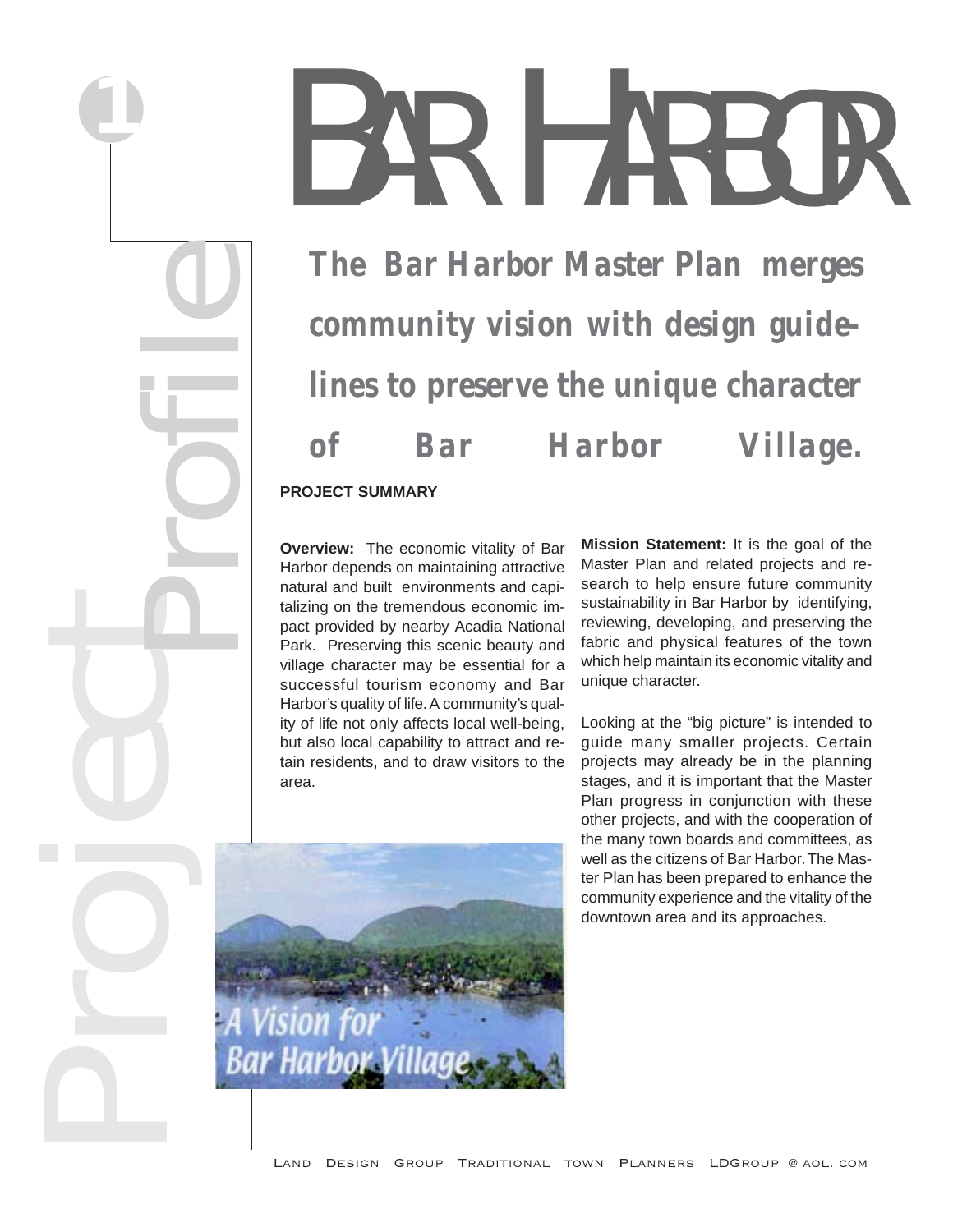

**The Planning Process:** The Master Plan consists of three separate but interrelated parts:

Part 1 The Inventory and Analysis provides the essential background information on which the Downtown Master Plan design concepts, strategies and recommendations were based on . It also involved collecting input on issues from the community at public workshops.

Part 2 Design Concepts & Recommendations propose a series of summary recommendations that include policy considerations, and physical improvements. The concept plans include a series of perspective vignettes expressing ideas developed for the village districts and character areas. The sketches are inspired by traditional patterns of settlement, Bar Harbors historic prototypes and vernacular architectural traditions.

Part 3 The Design Guidelines and Principles represent a vision, for the kind of places that should be built, to maintain the unique visual character of Bar Harbor Village. Three interactive public workshops were





a key part of the process.



Land Design Group Traditional town Planners LDGroup @ aol. com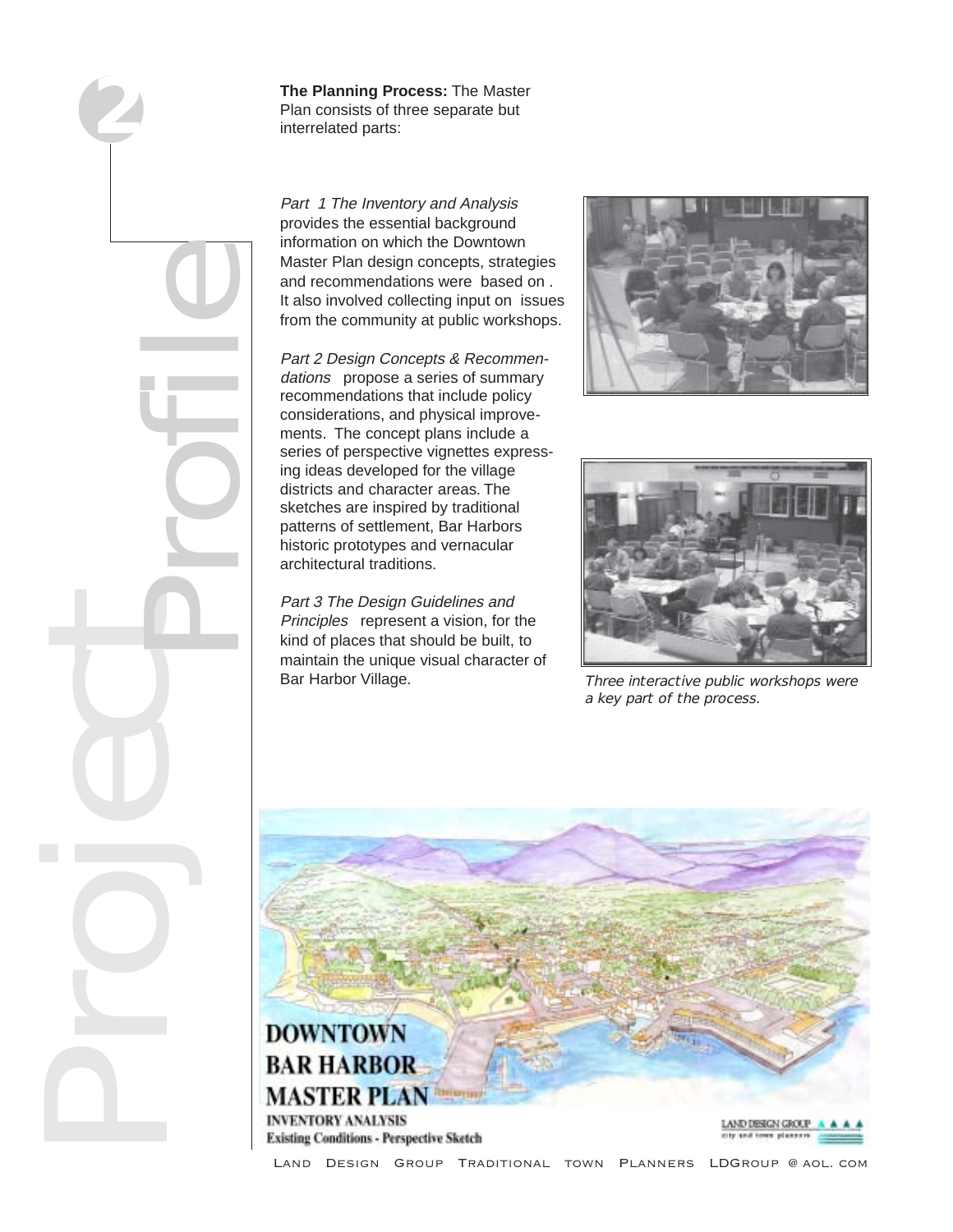

**Master Plan:** The Master Plan is a composite, physically prescriptive plan for the Town of Bar Harbor. It charts the overall course and direction for the town to follow. The plan was completed through a fully open, interactive public involvement process. The Master Plan also provides a set of guidelines to help identify, evaluate, develop and preserve the downtown and surrounding areas. The plan includes both physical and policy recommendations.

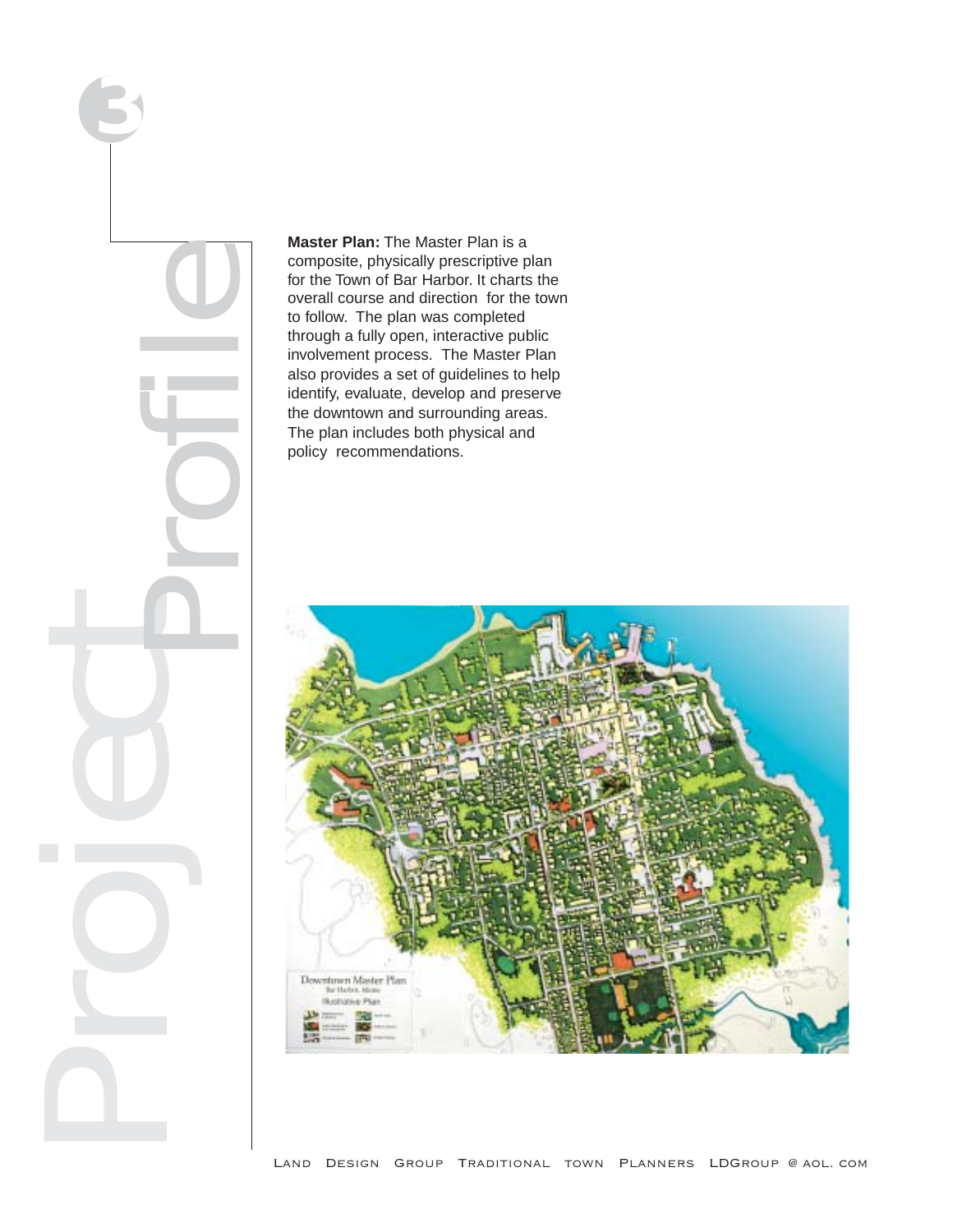## **Summary of Master Plan Recommendations**

# **Village Design Improvements**

The Downtown Master Plan includes a number of proposals aimed at reinforcing the unique character of Bar Harbor village, a few key recommendation follow:

Route 3 Entry Greenway /Gateway Corridor - The plan proposes improvements to Route 3, from the ferry terminal to West Street, by building upon and enhancing its good attractive qualities. The roadway corridor needs to accomondate cyclists; have consistent, quality signage and landscaping; address utility poles and lines and incorporate attractive informational signs.

Eden Street Entry Gateway - The plan proposes improvements to Eden Street and the intersections of West Street, Cottage Street and Mount Desert Street as a entry gateway to the village. This means developing a common design/ landscape theme for the whole street yet making the three major intersections distinctive, memorable, and functional.

Streetscape Improvements - A number of infrastructure Improvements are proposed for Main Street, Lower Main Street. Cottage Street, and West Street. The Downtown public improvements will provide functional support to pedestrian and vehicular circulation, and complement the building environment.

Waterfront Gateway - The plan proposes a small waterfront building on a new pier at Harborview Park. The building would provide a place for local small ferries, arriving passengers from water taxi's or cruise ship tenders. An information center would provide orientation and direction to Downtown shops. A bus stop would be located at Harborview Park.





Project Profile

**4**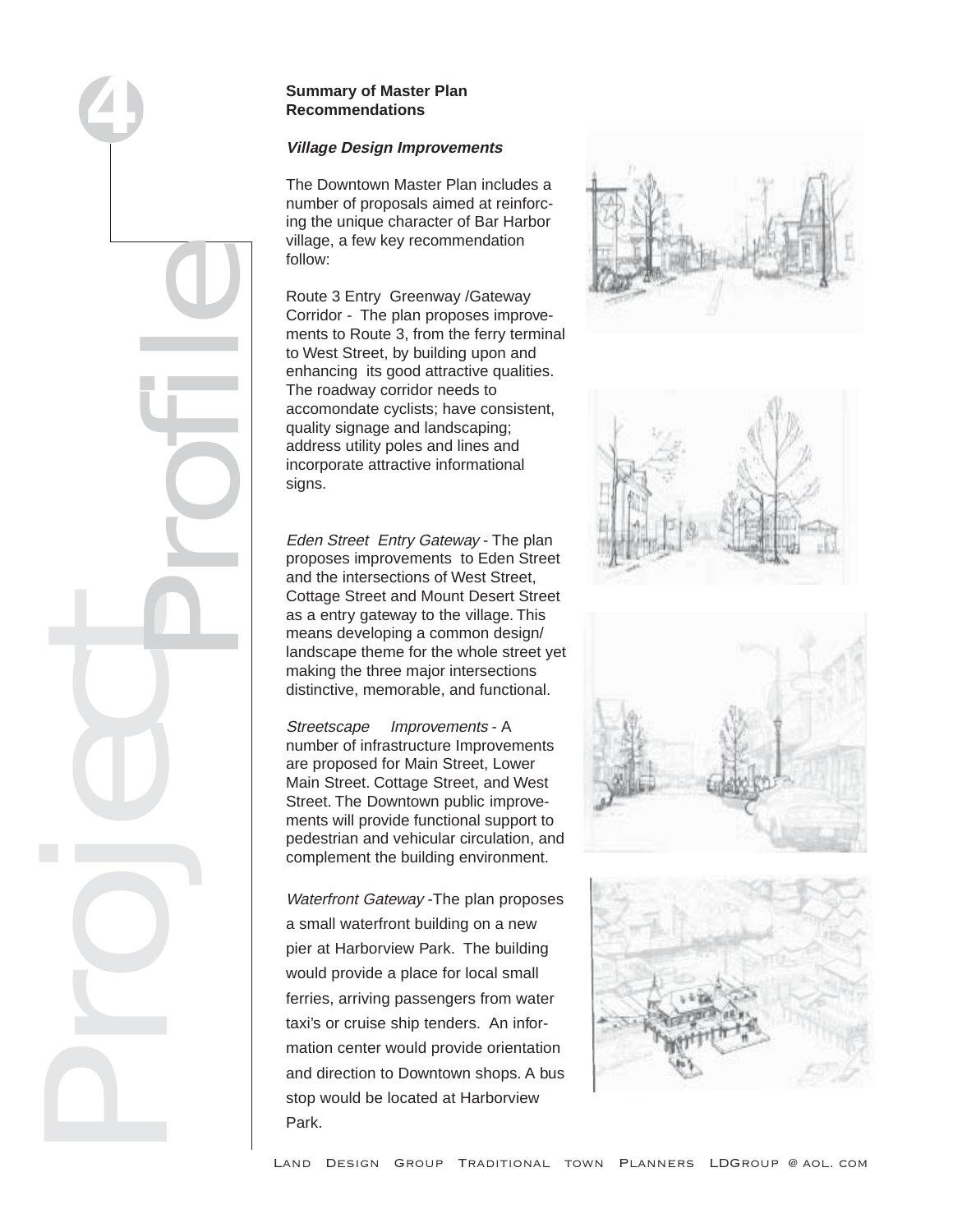Project Profile **5**

# **Design Guidelines**

The design guidelines are intended to shape and maintain the civic realm and public character of the town. This include both public and private property.

The Master Plan divides the village into eight character areas that have distinctive visual environments based upon their historical development and use and current use. These eight areas are: the Core Commercial Area, Lower Main Street Commercial/Neighborhood Area, Cottage Street Commercial Transition Area, Mt. Desert Institutional Area, West Street Residential Area, Eden Street Entry Gateway Area, Rt. 3 Greenway/ Gateway Area and the Neighborhood Areas.



The Master Plan provides design guidelines for the use, modification, expansion, redevelopment of property in three of these character areas, the Commercial Core, Lower Main Street, and Cottage Street. For each area, the Plan identifies the key features that contribute to the visual character of that area and then sets out guidelines for how those features should be treated to maintain the visual continuity and character of the area.





Land Design Group Traditional town Planners LDGroup @ aol. com